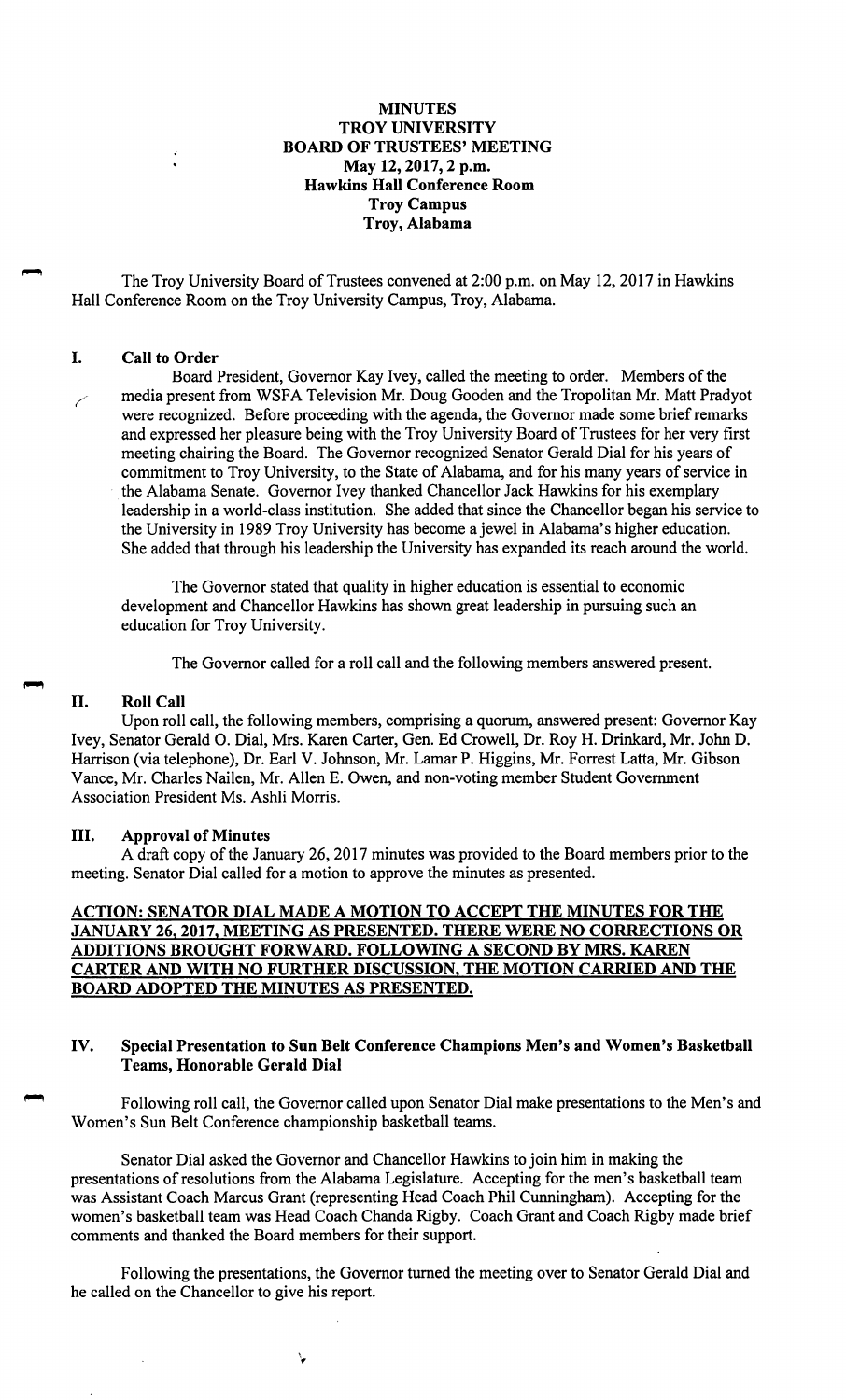## **V. Reports**

### **A. Chancellor**

The Chancellor welcomed Student Government Association President, Ashli Morris, to the Board.

The Chancellor shared highlights of the agenda before the Board today.

- Academic Affairs, Mrs. Karen Carter
	- --IDEA (Innovation, Design, & Entrepreneurism Accelerator) Center Update, Dr. Judson Edwards
		- --Textbook policy resolution (focusing on cutting cost of textbooks)

--DeMarcus Ware resolution (DeMarcus Ware will deliver December 2017 Commencement address)

- Student Affairs, Mr. Lamar Higgins --Commending outgoing SGA President Olivia Melton -- Report from SGA President Morris
- Finance, Mr. John Harrison
	- --Financial Report
	- --Tuition/fee schedule resolution
- Athletics, Mr. Allen Owen --Athletics Report
- A summary of the Chancellor comments follows:

# Student Debt

- \$1 .4 Trillion
- 44m borrowers/average \$350 a month
- Federal loans per student borrowed in 2015 in US average \$6,829/Alabama average \$7,133/TROY average \$6,587
- 2016 TROY average \$6,265

# FTE Funding Snapshot

- All Alabama average \$7,321
- Doctoral institution average \$8,426
- Non-doctoral average \$5,616
- Two-year college average **\$5,858**
- TROY average \$4,820
- TROY needs \$8m annually to reach non-doctoral average
- TROY needs \$10m to reach two-year college average

# Cost Containment

- \$3M consolidation of support centers in Florida and Georgia
- \$1.3m reduction in personnel and lapsed salaries
- \$300k cost reduction in online education
- \$300k change in credit card system
- Textbook policy

# Troy Campus fall enrollment indicators positive (Troy campus only)

- Applications up 18% over 2016
- Admissions up 10%
- Housing demand up 20%
- Registrations for IMPACT up 15%

# Alabama's Leading Online University

- US News Best Online Programs: --MBA, CJ and Education
- #2 in Alabama Best [Colleges.com](https://Colleges.com)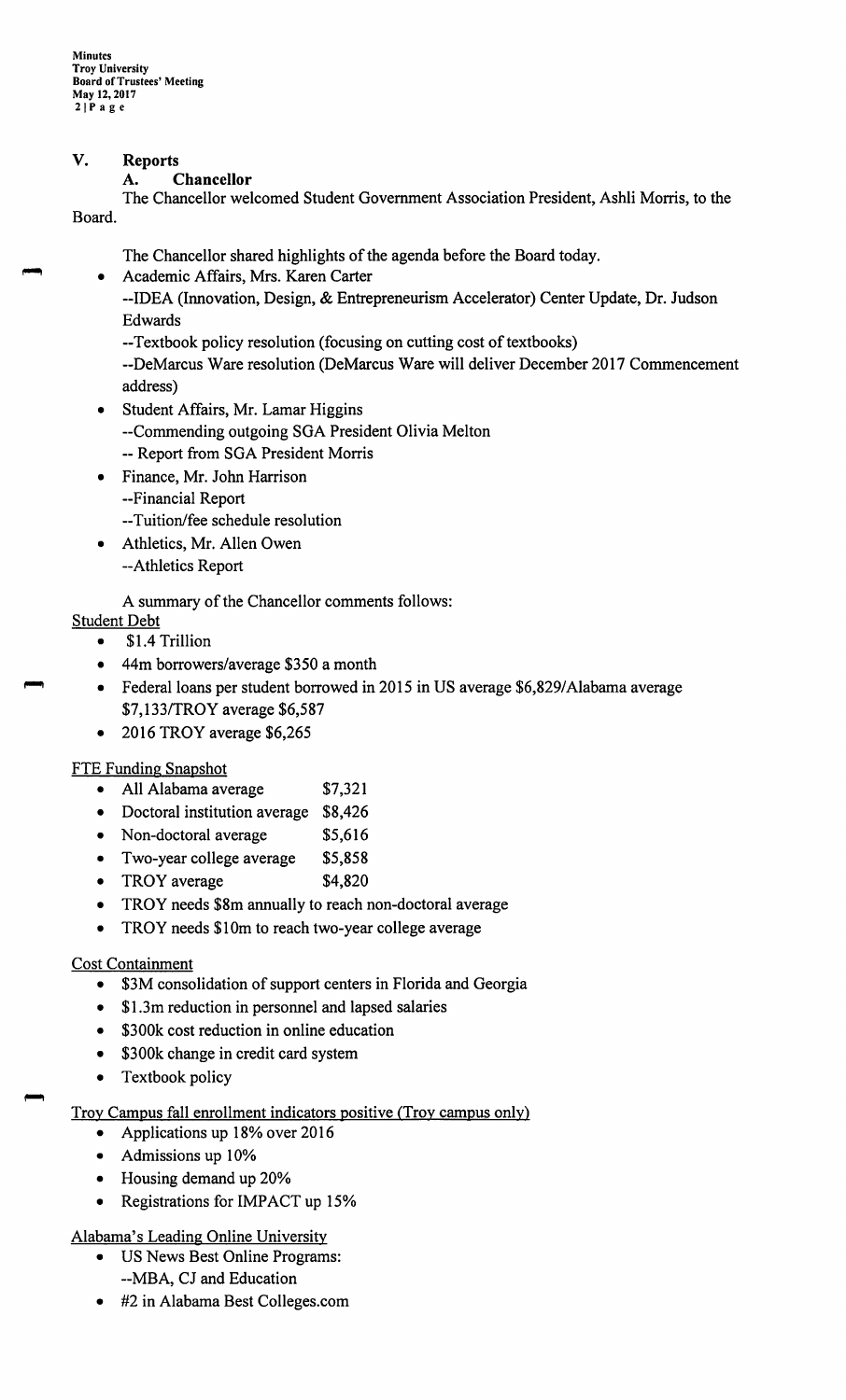**Minutes Troy University Board of Trustees' Meeting May 12, 2017 31Page** 

- --Best for online education in Alabama
- --MS Sport Management #9 nationally
- MS Comm. #7 in US for value
- Bachelor of Business Admin. #4 in US for affordability and quality
- Campus Improvements/ Accomplishments:
	- Adams Administration Admissions addition
- Past is Prologue—Major accomplishments over last 30 years result of setting "stretch goals"
	- 1980—NCAA Div-1 move
	- 1993-HealthSouth EMBA
	- 1995—Distance Learning Center opens
	- 1998-Ground broken for Rosa Parks Museum
	- 2001-First 1+2+1 students from China
	- 2001-EArmyU
	- 2004—Vietnam sites open
	- 2004-Renovated Quad dedicated
	- 2005—"One Great University"
	- 2006-Troy for Troops founded
	- 2007—First doctoral program approved
	- 2007-Confucius Institute
	- 2012--\$200m capital campaign launched
	- 2014-First Ph.D. program
	- Beautiful campus: \$300m [investmentl.8m](https://investmentl.8m) sq. ft. Examples: --2000 Rosa Parks Museum
		- --2004 Stadium seating to 30k
		- --2005 Patterson Hall
		- --2009 Hawkins Hall
		- --2010 Fraternity Village
		- --2011 Trojan Dining
		- --2011 University Park
		- --2011 Trojan Arena
		- --2013 Everett Hall in Dothan
		- --2013 Newman Center
		- --2014 Long Hall
		- --2015 Phenix City Riverfront
		- --2015 New Hall
		- ---2016 Janice Hawkins Park and International Arts Center
		- --2018 North End Zone in progress
		- --2018 Student Recreation Center plans underway

A demonstrated Need-Ideas the University wants to embrace

- Troy, AL home to largest recycler of plastics in the works
- STEM education vital to economy of SE Alabama
- High-tech & job-ready students
- Support healthcare industry
- Next "Big Idea: a home for Technology & Health Sciences to support:
	- Nursing and allied health science
	- Sport and fitness management
	- School of Science and Technology --Polymer Science research center --Plastics Lab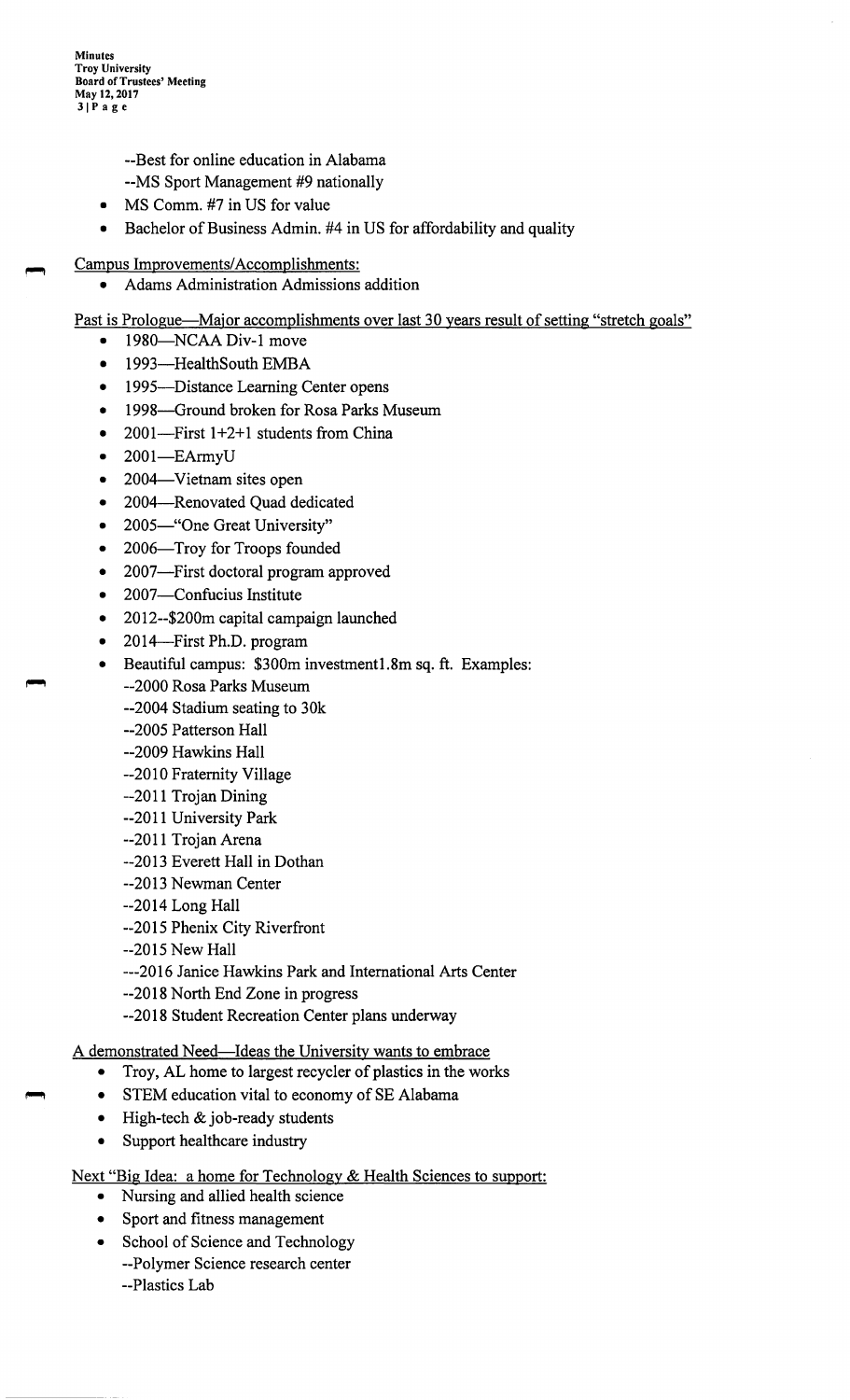**Minutes Troy University Board of Trustees' Meeting May 12, 2017 41Page** 

--Electronics engineering tech lab

- --Labs for biology, chemistry, physics
- 100k square feet
- College of Health and Human Services on the quad
- Estimated cost: \$25-30m

#### Dates to remember

- May 15 Montgomery Commencement, Rod Frazer speaker
- May 21 Dothan Commencement, Danny Sharp speaker
- June 2 Phenix City Commencement, General Ed Crowell speaker
- July 28 Troy Summer Commencement and Board of Trustees Meeting --U.S. Congressman Bill Johnson of Ohio, Commencement speaker
- Sept. 23-Military Appreciation Day
- September 29-Oct 1 Board football trip to LSU
- Oct. 27-29 Homecoming Weekend
- Dec. 15 Fall Commencement/Board of Trustees Meeting --DeMarcus Ware Commencement speaker

In conclusion, the Chancellor thanked Board members for their time and service to the University.

# **B. Board Committee Reports**

### • **Academic Affairs Committee, Honorable Karen Carter**

Senator Dial called on Mrs. Carter to present the Academic Affairs Committee report. Mrs. Carter advised that the committee met last month and worked on several areas being shared with the Board members today.

Mrs. Carter called on Dr. Judson Edwards to brief the Board regarding the Innovation, Design, and Entrepreneurism Accelerator (IDEA) Center.

#### o **Update on new IDEA (Innovation, Design, and Entrepreneurism Accelerator) Center-Dr. Judson Edwards**

In summary, Dr. Edwards advised the Board that the IDEA Center will be located in downtown Troy in a former bank building that will be transformed into the IDEA Center. Dr. Edwards shared that this initiative could eventually play into the way we turn research into business and this will help grow involvement among the students, faculty, alumni, businesses, and the community. The Center's focus will be to assist students in becoming entrepreneurs. As an example, Dr. Edwards shared a story about one of Troy's students, Avalon Dudinsky, and the success she has had in starting her own small business. With this new center, students will have available all resources they need to assist them in startup of a business.

Dr. Edwards elaborated by saying the vision for the Center has four components: Creation, Learning, Engagement, and Living environment. He added that having a living/learning center would bring more activity for the downtown area. Dr. Edwards further stated that with a vision of 10,000 students by 2020 and the creative energy this initiative brings, it would serve as a foundation of economic and social growth.

In closing, Dr. Edwards shared in more detail the proposed housing piece of the proposed Center. He responded to comments and questions from Board members. Mr. Higgins stated that moving this initiative to the forefront would help with increasing enrollments. He commended Dr. Edwards and encouraged him to promote the Center through regional career fairs throughout schools and communities.

Mrs. Carter thanked Dr. Edwards for the update and then called on Dr. Earl Ingram to present the Textbook Selection Policy.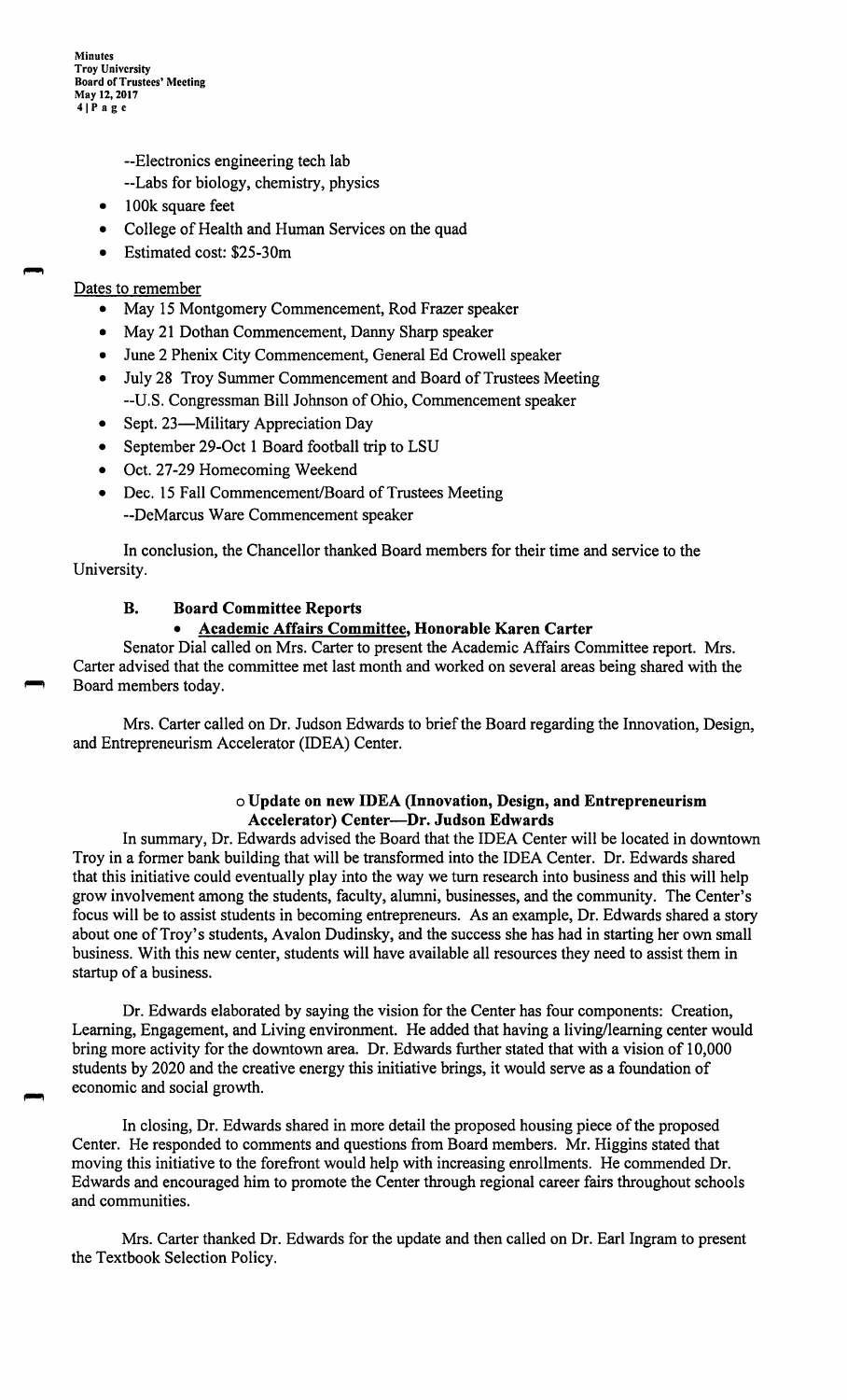# o **Resolution No. 1-Textbook Selection Policy-Dr. Earl Ingram**

Dr. Ingram reported that the proposed policy before the Board today will assure that quality and affordability of textbooks will always be on the forefront when making textbook selections.

Mrs. Carter reiterated Dr. Ingram's comments about quality and affordability and this was the driving force in presenting this cost savings to students. The Academic Affairs reviewed the resolution presented today and Mrs. Carter brought forward a motion to adopt Resolution No. 1.

#### **Resolution No. 1**

# **ACTION: SENATOR DIAL ENTERTAINED A MOTION TO ADOPT RESOLUTION NO. 1. WITH NO FURTHER DISCUSSION, MR. VANCE MADE A MOTION TO ADOPT RESOLUTION NO. 1. A SECOND TO THE MOTION WAS MADE BY MR. CROWELL AND THE MOTION PASSED.**

#### **Resolution No. 1**

### **Endorsing changes to the University Textbook Selection Policy**

WHEREAS, Troy University is committed to the highest standards of student service; and

WHEREAS, the cost of textbooks is at an all-time high, thus lowering the cost of textbooks and supplemental academic materials will make obtaining a degree more affordable; and

WHEREAS, in 2006 Troy University established a policy governing textbook selection (Policy [310.2.15](https://310.2.15)); and

WHEREAS, in light of the need to ensure best practices in textbook selection with an emphasis on affordability, the Chancellor's Cabinet has amended the policy to include the following: "The guiding principle in textbook selection is a commitment to the quality and affordability of textbooks and student learning materials used in courses,"

THEREFORE, be it resolved, that the Troy University Board of Trustees endorses this institutional commitment and further encourages the faculty, staff, and administration to place high priority on the issue of affordable, high-quality course materials.

#### o **Resolution No. 2-Approving an honorary doctorate for DeMarcus Ware**

Mrs. Carter brought forward Resolution No. 2 from the Academic Affairs Committee. She stated that as the Chancellor mentioned DeMarcus Ware would be December commencement speaker. Mrs. Carter shared highlights of Mr. Ware's accomplishments to the University and to the State of Alabama. The University desires to honor Mr. Ware with an Honorary Doctor of Laws.

On behalf of the Academic Affairs Committee, Mrs. Carter recommended that the Board approve Resolution No. 2 awarding an Honorary Doctor of Laws to DeMarcus Ware.

### **Resolution No. 2 ACTION: SENATOR DIAL CALLED FOR A MOTION TO ADOPT RESOLUTION NO. 2. THERE BEING NO DISCUSSION, MR. HIGGINS MADE A MOTION TO ADOPT RESOLUTION NO. 2. A SECOND TO THE MOTION WAS MADE BY MR. OWEN AND**  ~ **THE MOTION CARRIED.**

### **Resolution No. 2**

### **Awarding the Doctor of Laws to DeMarcus Ware**

**WHEREAS,** DeMarcus Ware, a native of Auburn, Alabama, is a 2005 graduate of Troy University with a Bachelor of Science in Business Administration in Information Systems and was inducted into the inaugural class of the Troy University Sports Hall of Fame; and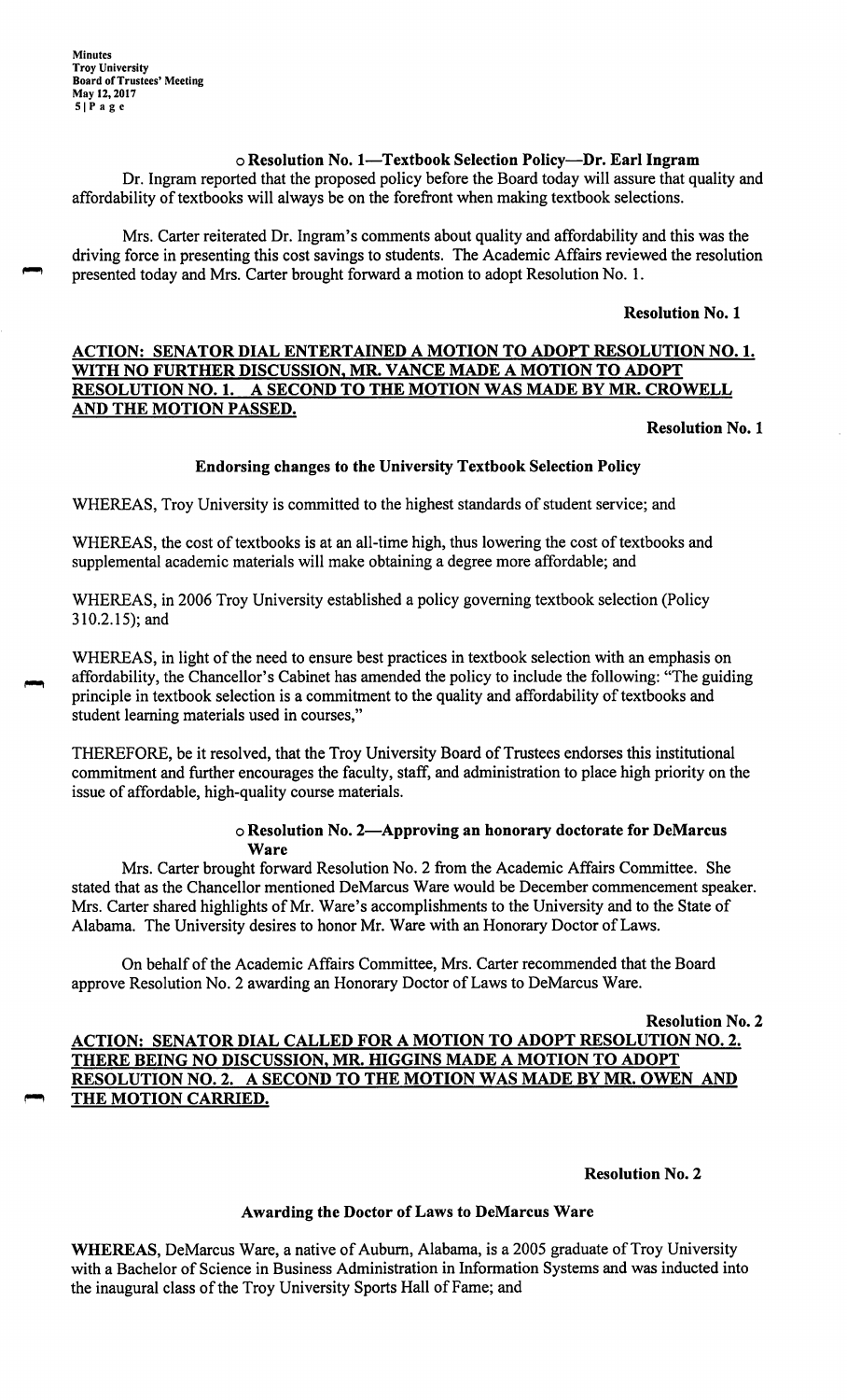**Minutes Troy University Board of Trustees' Meeting May 12, 2017 61Page** 

**WHEREAS,** Mr. Ware was an outstanding member of the Troy University football team, earning Sun Belt Conference Defensive Player of the Year honors his senior year, and his 57 tackles for loss rank first and his 27.5 sacks rank second in University history; and

**WHEREAS,** Mr. Ware was drafted in the first round (the number 11 overall pick) by the Dallas Cowboys of the National Football League in 2005; and

**WHEREAS,** over 12 seasons Mr. Ware was a nine-time Pro Bowl selection and was chosen All-Pro for seven consecutive seasons, leading the league twice in sacks and earning 2008 NFL Player of the Year honors; and

**WHEREAS,** Mr. Ware, a key member of the Super Bowl 50 champion Denver Broncos, retired after the 2016 football season and is regarded widely as one of the greatest NFL football players in history; and

**WHEREAS,** Mr. Ware has by word and deed supported his alma mater throughout his NFL career and has set an outstanding example for other Trojans through his charitable works in many areas, as well as through his strong faith;

**THEREFORE BE IT RESOLVED,** that DeMarcus Ware be awarded the Honorary Doctor of Laws degree as a tribute to his stellar football career and for setting a standard of professional excellence for all Trojans to emulate.

**BE IT FURTHER RESOLVED** that this degree be awarded on the occasion of Fall Commencement Ceremonies on the Troy Campus on December 15, 2017.

#### • **Student Affairs Committee, Honorable Lamar P. Higgins**

Mr. Higgins reported that the Student Affairs Committee met and identified a couple of items for further discussion. The first related to housing and Mr. Higgins noted that when we built New Hall we lost 50 beds and currently there are 156 people on a waiting list. It was the will of the committee that we look at a feasibility study and join with the community to explore the public market for the options to build affordable housing for students. Mr. Higgins added that possibly it might be that a committee be appointed to look at the housing situation and explore options. He added that once options are explored the chair might want to refer the findings to the Finance Committee or to the Executive Committee for further discussion and review.

Another issue that came up in the Student Affairs Committee meeting was the need for the Trojan Center to be renovated. He added with the loss of Sartain Hall we are limiting space for outside venues as well as internal groups to host meetings on campus and the renovation of Trojan Center and any other areas on the campus would be of benefit in that regard.

In concluding his Student Affairs report, Mr. Higgins presented Resolution No. 3 commending outgoing SGA President, Olivia Melton, for adoption.

#### o **Resolution No. 3-Commending outgoing SGA President Olivia Melton**

### **ACTION: MR. HIGGINS PRESENTED RESOLUTION NO. 3 TO THE BOARD FOR UNANIMOUS ADOPTION OF NO. 3. SENATOR DIAL CALLED FOR DISCUSSION.**  ~ **THERE BEING NO DISCUSSION, MR. JOHNSON PROVIDE A SECOND. RESOLUTION NO. 3 WAS UNANIMOUSLY ADOPTED BY THE BOARD.**

The Board presented Ms. Melton with a framed copy of Resolution No. 3. In accepting the resolution, Ms. Melton expressed her appreciation to the Board for its support of the student body, adding that it had been a privilege to serve on the Board.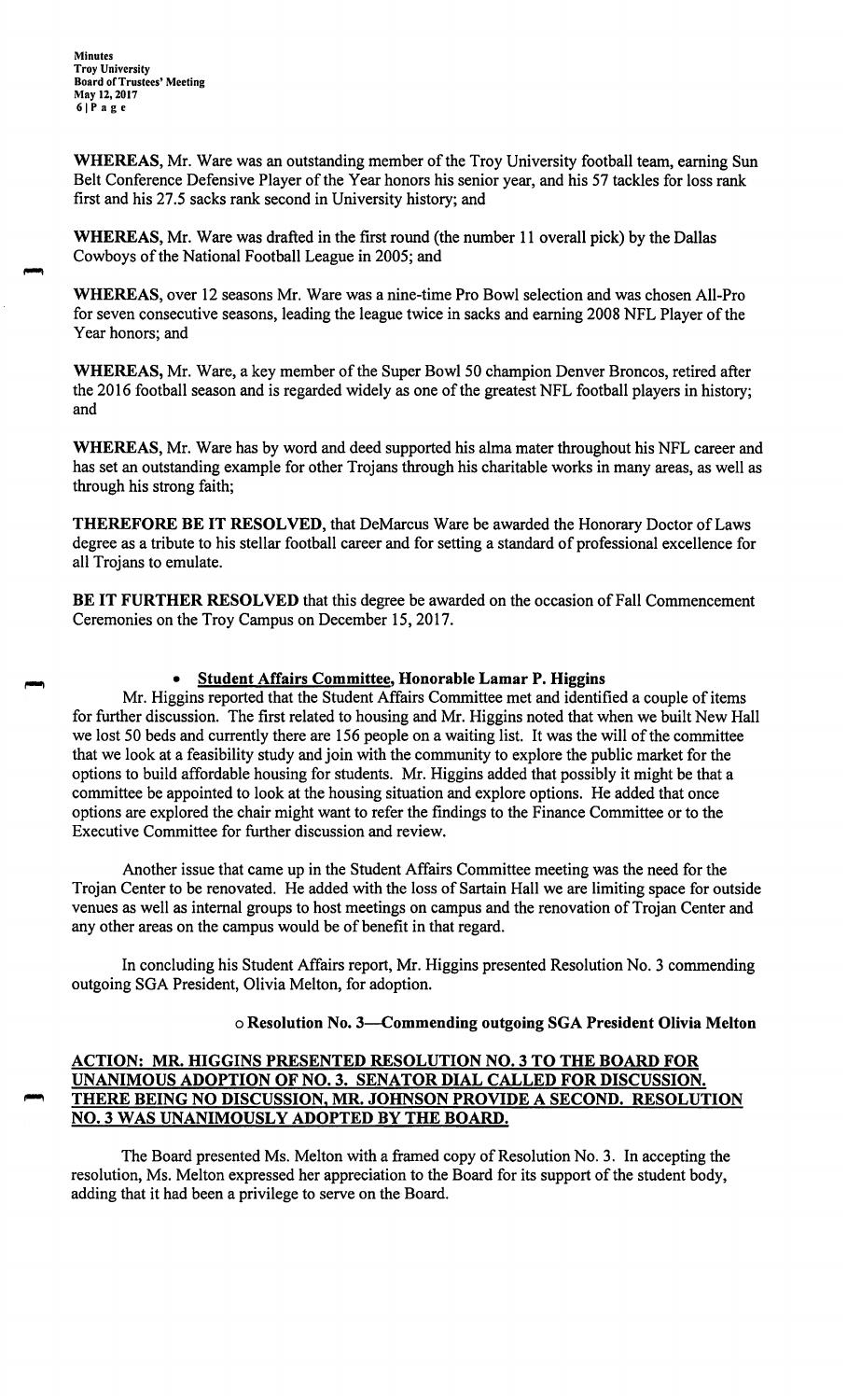**Minutes Troy University Board of Trustees' Meeting May 12, 2017 71Page** 

#### **Resolution No. 3**

#### **Commending Olivia Melton for her service as SGA president**

**WHEREAS,** Olivia Melton served as President of the Troy University Student Government Association for the 2016-2017 academic year; and

**WHEREAS,** Ms. Melton has shown outstanding leadership qualities and has played an integral role in the progress of Troy University; and

**WHEREAS,** Ms. Melton's administration was marked by her devotion to serving as a passionate advocate for the student body she represented; and

**WHEREAS,** Ms. Melton worked closely with senior administration to help solidify the vision for a new student recreation facility on the Troy Campus; and

**WHEREAS,** Ms. Melton served as a strong advocate for the more than 1,000 international students on the Troy Campus and promoted attendance at special international events such as Chinese New Year and the annual International Students Cultural Organization (ISCO) Festival; and

**WHEREAS,** Ms. Melton has done an outstanding job of representing the student body on the Board of Trustees, among the faculty and staff and in the greater community; and

**WHEREAS,** Ms. Melton's term as SGA President came to an end during spring semester 2017,

**THEREFORE BE IT RESOLVED,** that the Board of Trustees hereby recognizes Ms. Olivia Melton for hard work and exemplary leadership of the Student Government Association and wishes her the best for future success.

#### o **Report from incoming SGA President Ashli Morris**

Mr. Higgins called on Ashli Morris who made some brief remarks. She shared her vision for the SGA and added that her slogan when she was campaigning was "One TROY-Achieve More Together." Ms. Morris elaborated on areas of concern that she has identified and one area is communication with students. She wants to continue to build on the image of a team with the students and faculty. Along with that, Ms. Morris added that the SGA would focus on enhancing the experience of the students to ensure they are involved on campus. She applauded the University for the IDEA Center; the SGA's vision is on board with everything the administration, and Board is doing to grow the university. In conclusion, Ms. Morris said she is excited about the opportunity to serve on the Board.

Mr. Higgins thanked Ms. Morris for her comments, adding that the Board looks forward to working with her throughout the year. Senator Dial echoed Mr. Higgins comments in welcoming Ms. Morris to the Board.

#### • **Finance Committee, Honorable John Harrison**  o **Financial Report-Dr. Jim Bookout**

Senator Dial called on Mr. Harrison to give the Finance Committee report. Mr. Harrison said that the Finance Committee met in Montgomery on April 25, 2017. Mr. Harrison expressed his appreciation to the members of the Finance Committee as well as other Board members for their assistance in the review of the budgeting process. Mr. Harrison called on Dr. Bookout to present the Finance Committee's report.

Dr. Bookout shared that his report would cover the following areas:

- 1. 2018 Revenue Considerations
- 2. 2018 Revenue Sources
- 3. 2018 Proposed Tuition and Fee Rates
- 4. Investment Update
- 5. Facilities Update
- 6. Resolution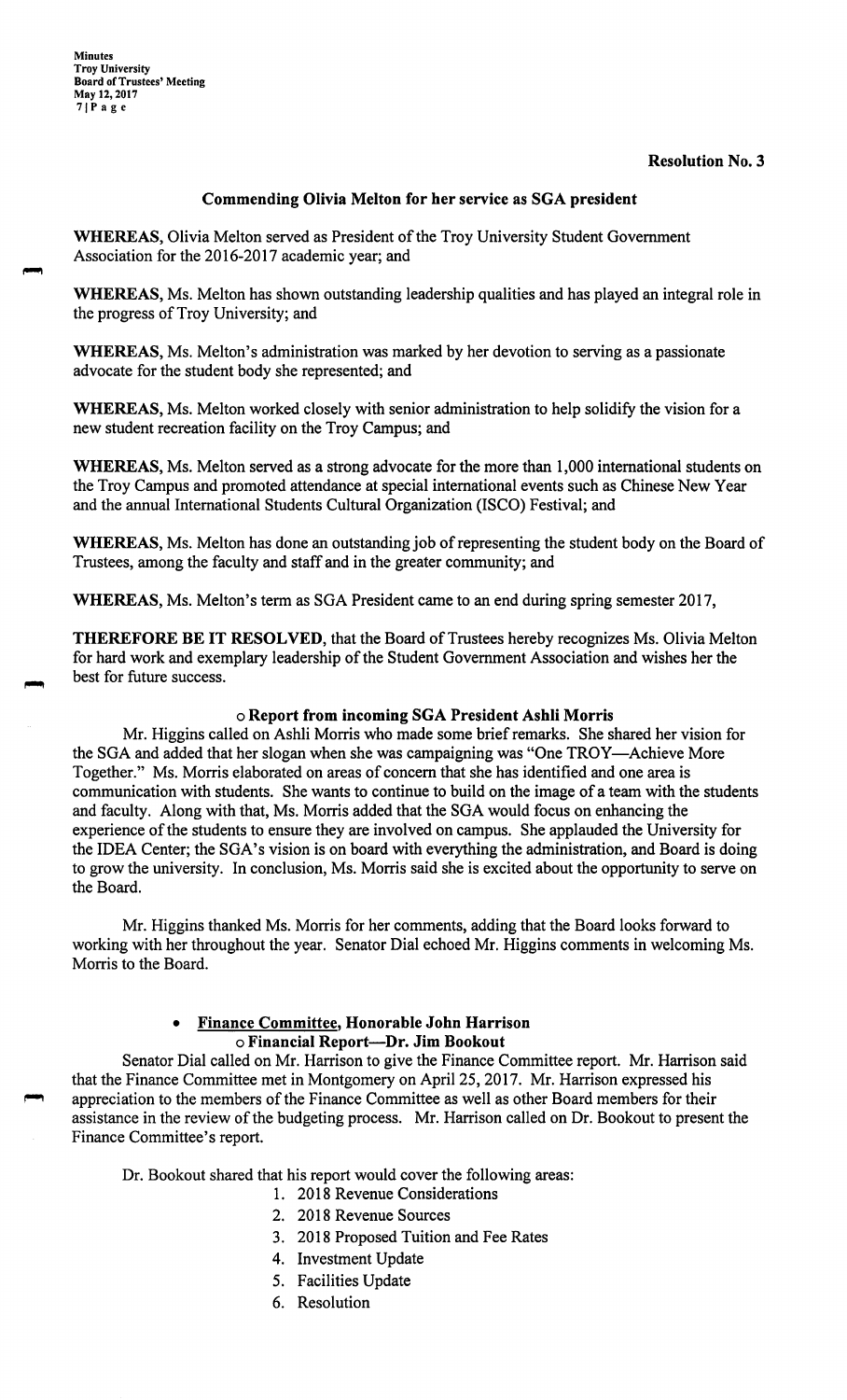**Minutes Troy University Board of Trustees' Meeting May 12,2017 81Page** 

#### 1. Revenue Considerations:

--Determination of Ancillary Revenue Sources and State Appropriations

--Assessment of the Impact of Mandatory Cost Increases (i.e. TRS. Health Insurance, etc) --Project Tuition, Fee & Auxiliary Revenue with Current Rates & Lower Projected Credit Hour Production

--First Draft of Expense Budget as a base for possible tuition increase

#### 2. Revenue Sources:

--State Appropriations

--Tuition and Fees

### 3. 2018 Proposed Tuition and Fee:

--Tuition history given which showed that TROY has been in the middle of state appropriations over the years when compared to other institutions

--Noted that other universities using differential tuition makes it difficult to get a true comparison

--For cost of attendance TROY remains ranked sixth in comparison taking into account the proposed increases for 2018

## **PROPOSED TUITION** & **FEE INCREASES:**

- Alabama Campuses
	- $O$  UG  $-301$  to 316
	- o Grad 397 to 417
	- o General Fee 39 to 42
	- o Dining Dollars (Troy Campus) 275 (No change)
- TROY Online & Support Sites
	- o Support sites UG 250 & grad 330 (No change)
	- o TROY Online UG 338 & Grad 494 (No change)

#### 4. Investment Update:

Dr. Bookout reviewed investment funds and stated that these funds have generated (\$9.85 million with \$7 million occurring in the last two years. He further presented an overview of reserve funds and explained the division of reserve fund spending.

#### 5. Facilities Update:

Dr. Bookout shared a facilities update to include the Trojan Center Food Court improvements, Trojan Center and Recreation Gym parking lot projects, McKinley Drive (ATRIP) improvements, and University Wellness and Rec Center.

Dr. Bookout responded to comments and questions from Board members. Mr. Nailen expressed his concern that every year we come forward with a tuition increase placing a larger burden on students and families. Mr. Nailen suggested that given level state funding and the equity issue as the driving forces for increasing tuition we need to convey this message to those affected with the rising cost of tuition. He added that the University is good stewards of resources and this needs to be communicated as appropriate.

#### o **Resolution No. 4-Approving tuition and fee schedule for the 2017-2018**  o Res<br> **AY**

Following discussion, Mr. Harrison introduced Resolution No. 4 on behalf of the Finance Committee.

**Resolution No. 4** 

### **ACTION: ON A MOTION BY MR. HARRISON, WITH A SECOND FROM MR. CROWELL, RESOLUTION NO. 4 PASSED WITH NO FURTHER DISCUSSTION.**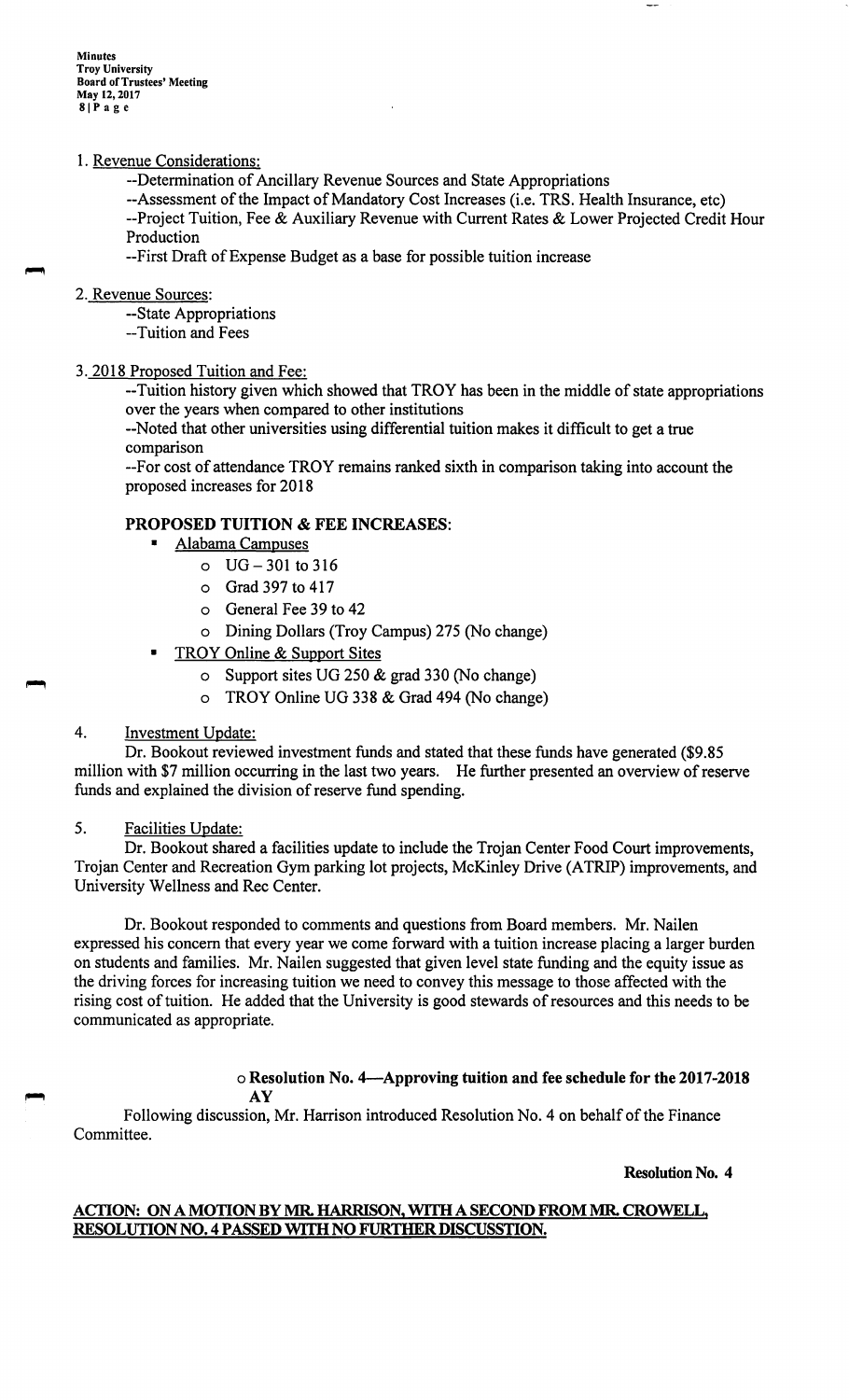### **Resolution No. 4**

# **Changing the Tuition Rates and Fee Structure**

**WHEREAS,**Troy University received an increase in its state appropriations totaling \$1.8 million for the fiscal year 2017, and is expecting to receive level funding for the fiscal year 2018; and

WHEREAS, Troy University's appropriation from the State of Alabama totals 21% of its operating budget and because this results in a lack of equity funding from the State, compared to other State Universities, Troy University has become a self-reliant, self-funded and tuition driven institution. Only through good stewardship of its resources, sound financial management, and its entrepreneurial spirit has it been able to not only sustain itself during a declining economy but advance its mission; and

**WHEREAS,**Troy University's current tuition structure is as follows; and

- 1. Undergraduate per credit hour tuition \$301
- 2. Graduate per credit hour tuition from \$397
- 3. TROY Online tuition undergraduate per credit hour tuition \$250 In-Class; \$338 On-Line
- 4. TROY Online tuition graduate per credit hour tuition \$330 In-Class; \$494 On-Line

**WHEREAS,**Troy University's current fee structure is as follows; and

- 1. Student dining fee of \$275 per term for Troy campus students taking 9+ cr. hr.'s (unless all 9 are online)
- 2. General Fee \$39.00 per credit hour

,...,

**WHEREAS,**Troy University's proposed tuition structure is as follows; and

- 1. Undergraduate per credit hour tuition \$316
- 2. Graduate per credit hour tuition from \$417
- 3. TROY Online tuition undergraduate per credit hour tuition \$250 In-Class; \$338 On-Line
- 4. TROY Online tuition graduate per credit hour tuition \$330 In-Class; \$494 On-Line

**WHEREAS,**Troy University's proposed fee structure is as follows; and

- 1. Student dining fee of \$275 per term for Troy campus students taking 9+ cr. hr.'s (unless all 9 are online)
- 2. General Fee \$42.00 per credit hour

**THEREFORE,BE**IT **RESOLVED BY THE BOARD OF TRUSTEES** that Troy University proposes to increase the tuition and fee structure, as proposed, with the understanding that the Chancellor is authorized to set the final rate, not to exceed the above approved tuition rates, at some date after the legislative budget process is final.

# • **Athletic Policy Committee, Honorable Allen Owen**

Mr. Jeremy McClain was asked to give a report on behalf of the Athletics Committee. o **Athletics Report-Mr. Jeremy McClain** 

Mr. McClain shared a recap of spring activities and highlights.

Academic Highlights:

- Our Academic Progress Rate (APR) scores continue to increase—football had highest number ever and overall 10 of our 16 sports increased numbers
- 40 student-athletes graduated today
- $200+$  of our athletes had a 3.0 or better this semester

Post-Season Participation:

- Men's golf will compete in NCAA Regional Monday
- Women's golf finished up competing in NCAA Regional and won Sun Belt Golf Championship
- Men's basketball won Sun Belt Championship and competed in NCAA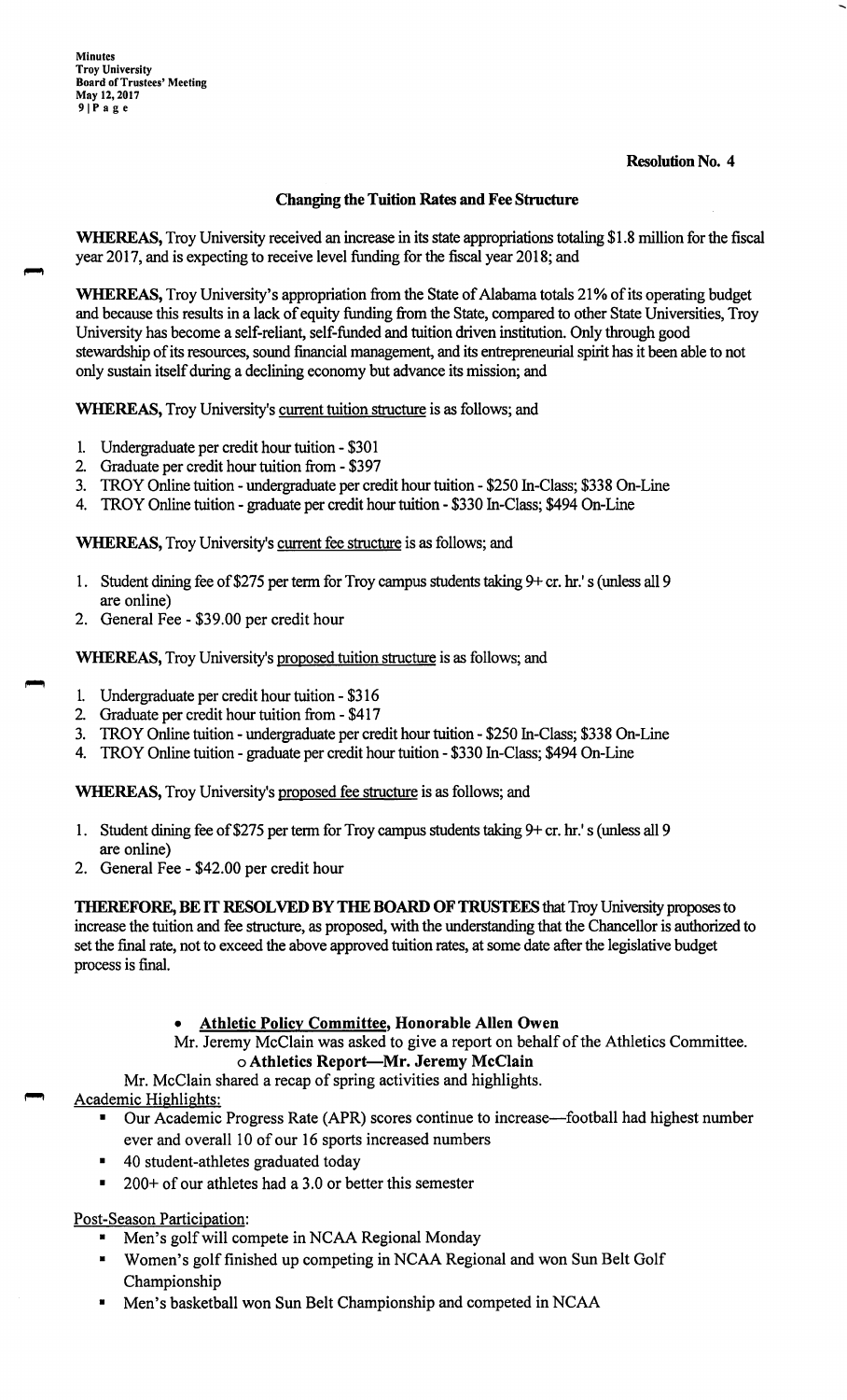**Minutes Troy University Board of Trustees' Meeting May 12, 2017 10 IP age** 

- Women's basketball won Sun Belt Championship and competed in NCAA
- Baseball is finishing up its schedule
- Track is competing in conference play

# North End Zone Update:

- Running a little behind schedule
- Target date to take possession of building is projected for spring 2018

# Trojan Tour

■ Dates and locations shared with kickoff in Troy on May 31<sup>st</sup>

# Strategic Plan

■ Will brief Board at next meeting of where we are in the process

# Football Schedule:

- Sept 2 @ Boise State
- Sept 9 Alabama State
- Sept. 16  $@$  New Mexico State
- Sept. 23 Akron (Military Appreciation Day)
- **•** Sept. 30 @ LSU
- Oct. 11 South Alabama
- $\blacksquare$  Oct. 21 @ Georgia State
- Oct. 28 (Homecoming) Georgia Southern
- Nov. 2 Idaho
- Nov. 11 @ Coastal Carolina
- Nov. 24 Texas State
- $\blacksquare$  Dec. 2 @ Arkansas State

Following the presentation, Senator Dial asked Mr. McClain to come forward to the Board with a recommendation academically as to how we may recognize those athletes who keeping their grades up.

### **VI. New Business**

The Chancellor called attention to the TROY Magazine included in the Board packet.